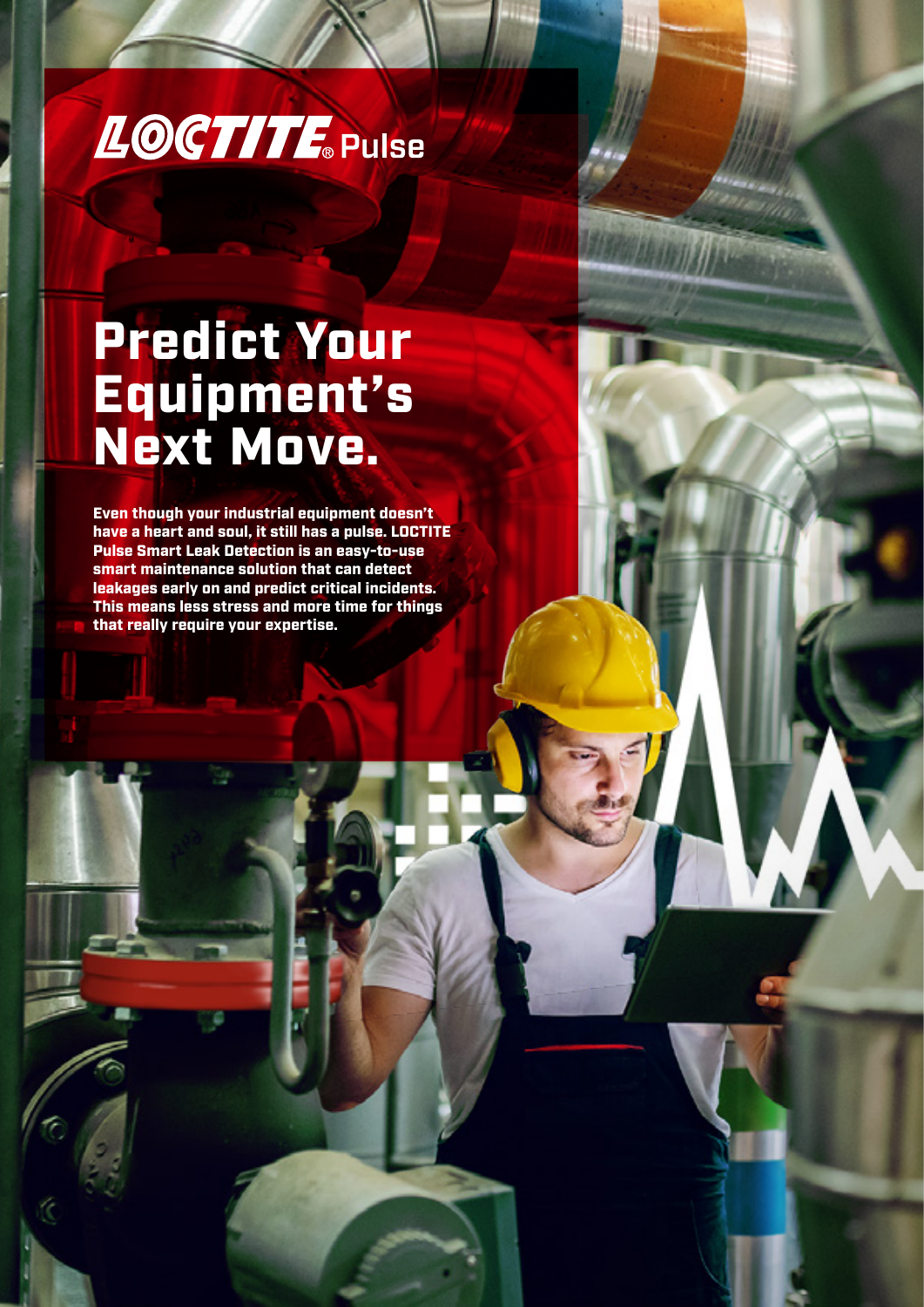# Smart Flange Solutions for Added Value.

The continuous monitoring of critical assets enables you to proactively react to leakages, potentially even before they escape into the environment.

Compared to a low frequency, manual inspection approach, the time until a leak is detected can decrease significantly – and with it, its average severity.



#### Increased Plant Safety.

An immediate reaction to a leak lowers the probability of accidents that cause damage to the plant itself or even maintenance personnel.



#### Reduced Unplanned Downtime.

An instant response to the leak lowers clean-up and repair efforts, saves manhours, and reduces cost-intensive downtime.

### Increased Transparency.

Digital documentation of the maintenance history of flanges and their leakage history provides additional transparency about maintenance quality. It also allows improved measures to be introduced to increase plant performance.



#### Increased Sustainability.

Repairing a leak quickly reduces the likelihood of environmental contamination and, subsequently, damage to your image.



## Reduced Manual Inspection and Documentation of Critical Flanges.

Reduce manual inspections and repair efforts thanks to continuous monitoring.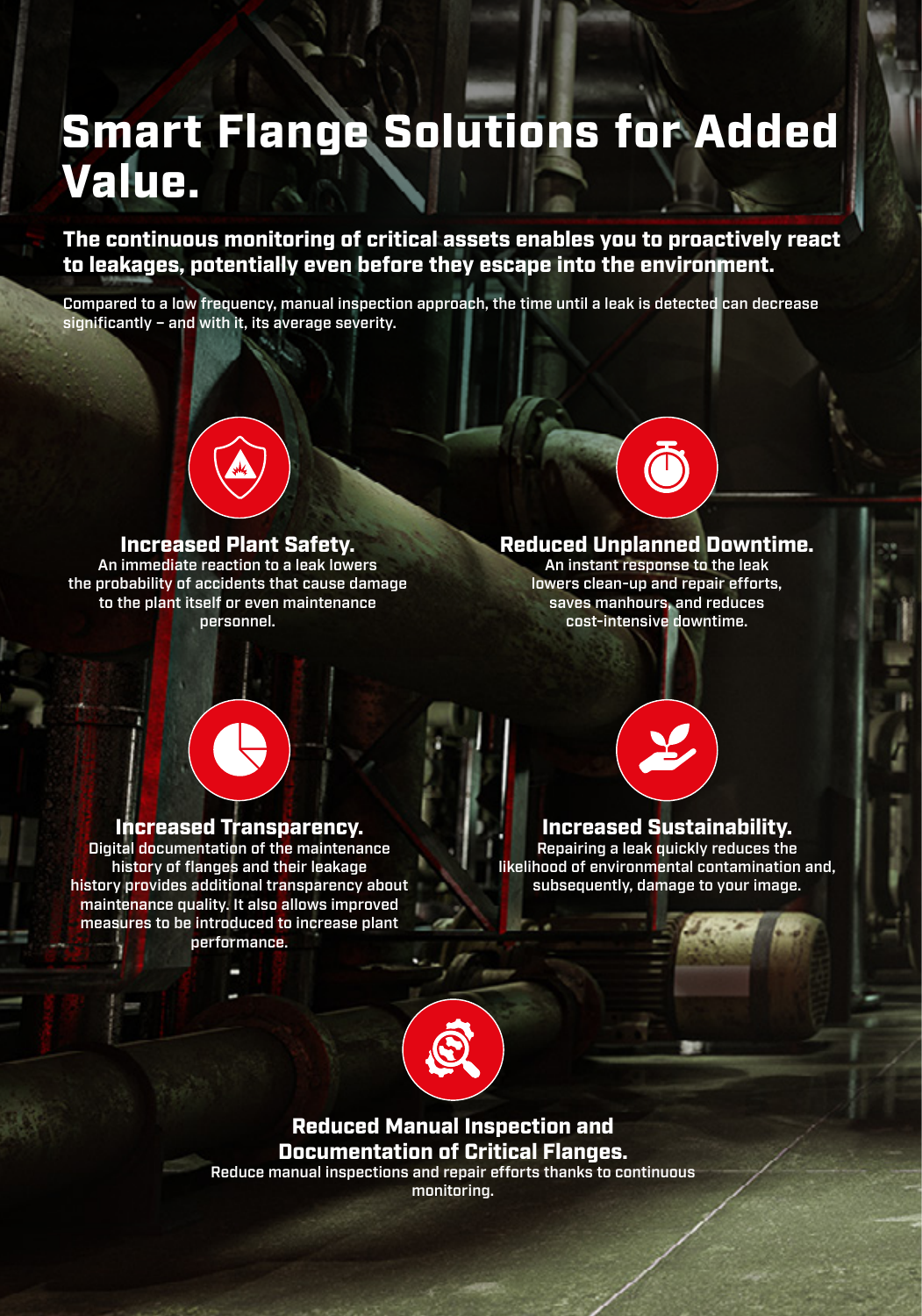# Leakages and How to Detect Them.

A refinery can emit about 600 tonne\* of Volatile Organic Compound per year from leaking equipment. Especially connectors like flanges are accountable for more than 30% of those emissions. Leakages lead to major safety risks, environmental damages, and costly downtimes.

LOCTITE Pulse Smart Flange is an innovative solution for detecting liquid hydrocarbon leaks in critical flanges. The Smart Flange solution is comprised of a sensor, a junction box, and an edge device. LOCTITE Pulse sensors utilize novel, patented carbon nanotube technology support detection of leaks before they escape into the environment. The retrofit sensor can be installed into the flange gap during operations. Two types of secondary containments hold the sensor in place and to help slow down leaks and allow time for reaction. Sensor data is continuously acquired and analyzed by the LOCTITE Pulse edge device. This edge device is maintenancefree and ATEX Protection. The edge device is batterypowered and thanks to its energy-efficient design, has a service life of up to five years. Cellular LTE

communication provides reliable communication independent of corporate or local networks. Endto-end encryption ensures state-of-the-art data security. The LOCTITE Pulse online platform enables operators and maintenance staff to monitor the status of their assets 24/7 via a web or mobile application.

### LOCTITE®Pulse – The App

Keep up with your equipment's heartbeat. The Web-based LOCTITE Pulse app lets you monitor all your critical assets with a few clicks.

Asset Status Monitoring

Always-on monitoring of your critical assets in a single web-based app.

> Notification Receive notifications when

needed.

### Sensor Data Use sensors and data analytics

to limit safety risks and increase plant efficiency.



### Documentation

Document maintenance tasks or manually update asset conditions.

\* Source is: US Environmental Protection Agency – Protocol for Equipment Leak Emission Estimates, EPA-453/R-95-017, Nov 1995 - Leak Detection and Repair Compliance Assistance Guidance Best Practices Guide.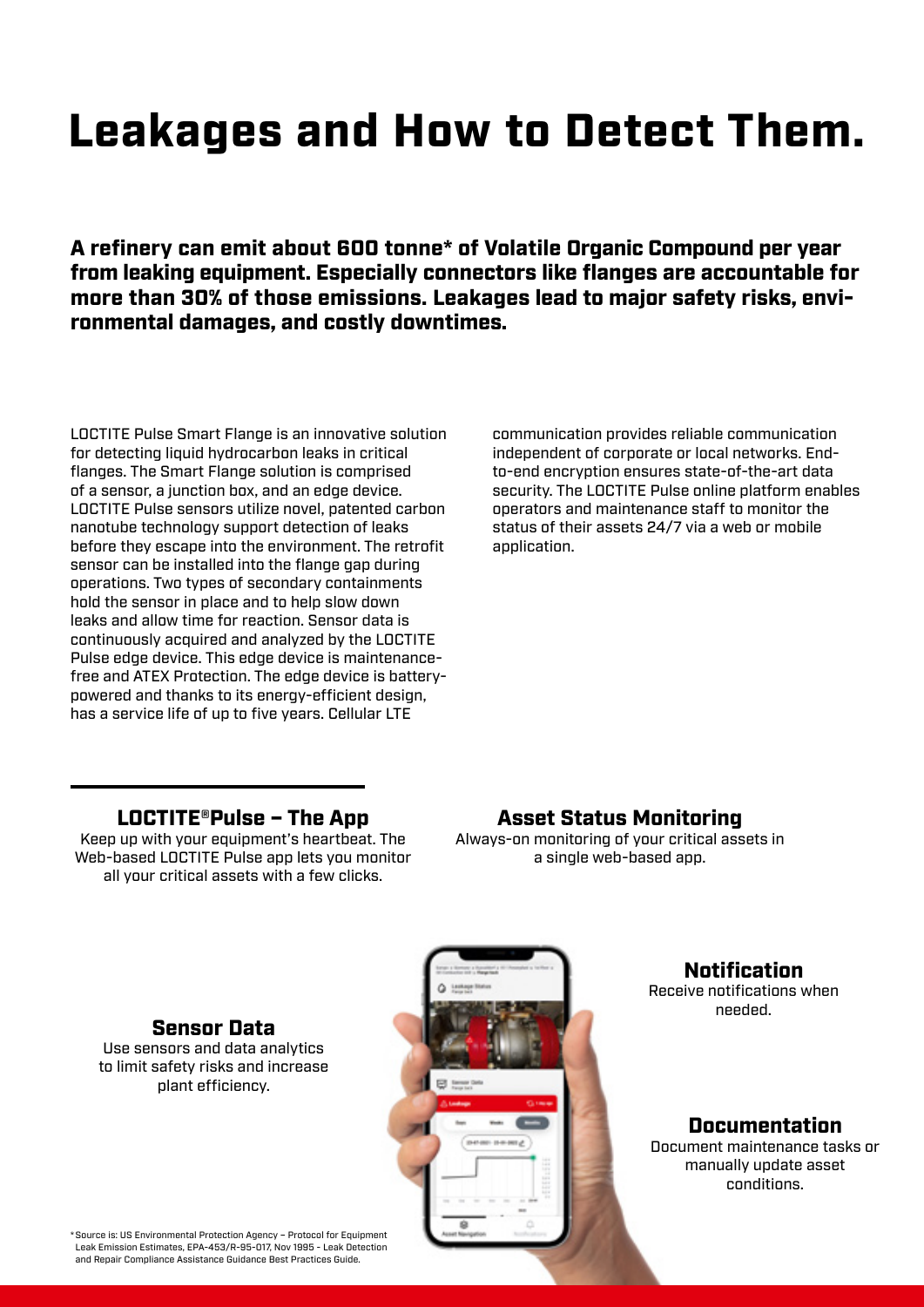

## LOCTITE®Pulse Cloud.

- $\bullet$  The raw analog sensor data is processed by a local edge device that is not connected to the site network. This way, the edge device cannot serve as a point of entry for intruders.
- $\bullet$  The data is stored and visualized in the Henkel cloud (based on Microsoft Azure).
- **•** State-of-the-art security measures are in relation to the sensors and the data transmission protocols.
- The device authentication mechanism and an access control concept ensure that only trusted devices and users enter the solution network.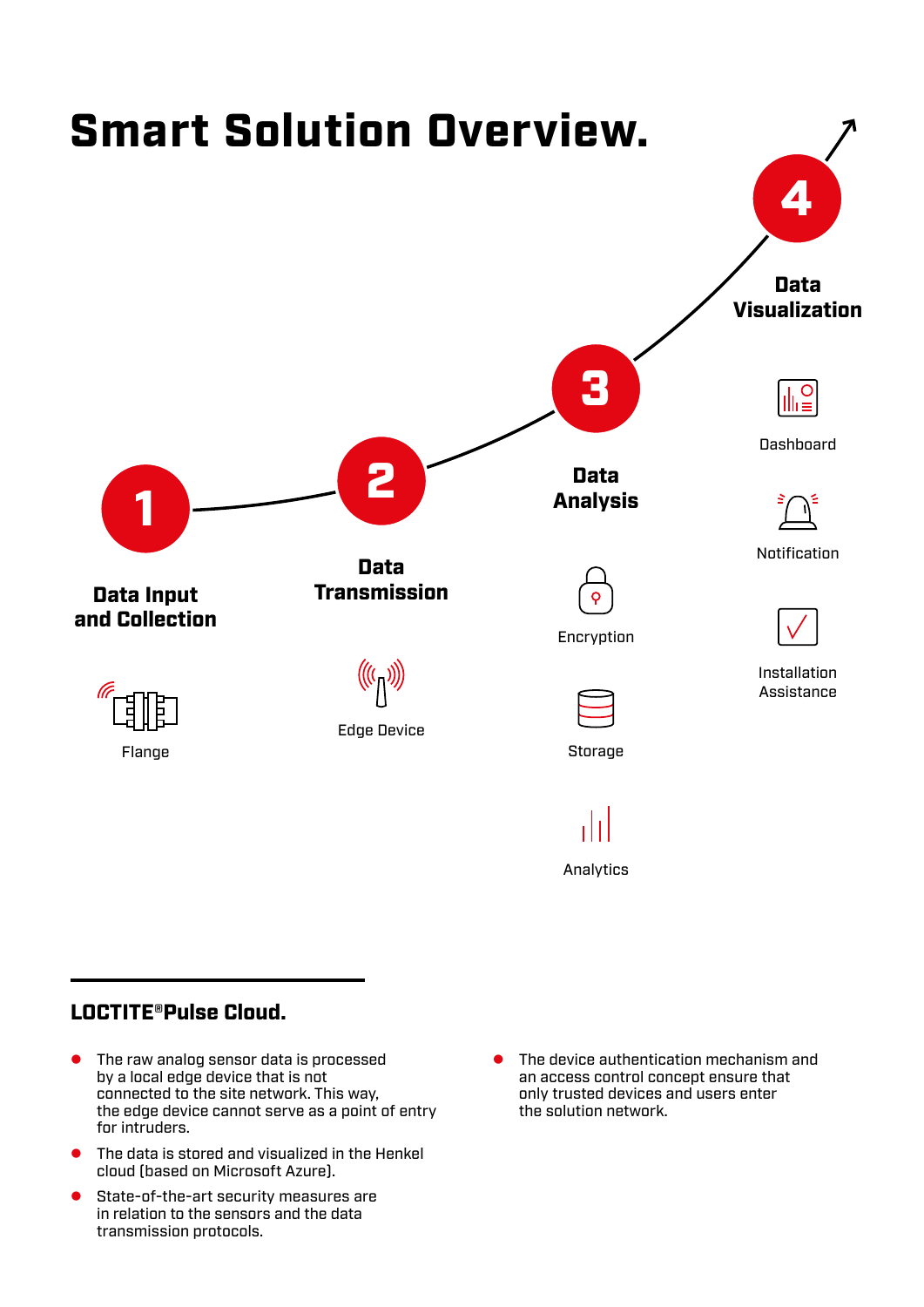# LOCTITE®Pulse Smart Leak Detection.



### Always-on monitoring of critical flanges and temporary containment of leaks.

INNOVATIVE: Novel, patented carbon nanotube technology that supports quick detection of hydrocarbon leaks

PEACE OF MIND: Secondary containment can slow down the leakage and gives time for planning the repair

ALWAYS ON: Continuous reporting of equipment status – 24/7, 365 days a year

RELIABLE: Robust, consistent, and hydrocarbon-specific signal generation

NON-INTRUSIVE: Retrofit installation during operations SILICON Secondary Containment: Fast installation and easy removal for maintenance

COMPOSITE Secondary Containment: High material strength and mechanical robustness, also for large flange gaps



## Data transmission and analysis.

**SELF-SUFFICIENT:** No local power supply needed thanks to battery power with a service life of up to 5 years INDEPENDENT: Independent of local network thanks to cellular communication ROBUST: Robust design for indoor and outdoor use SAFE: ATEX Protection



## Provision of information optimized for user needs.

INDEPENDENT: Web-based platform independent of end device or operating system ONE-STOP SOURCE: All LOCTITE Pulse solutions are integrated into one system ACCESSIBLE: Access the app and information from anywhere USER-FRIENDLY: Simple and intuitive handling